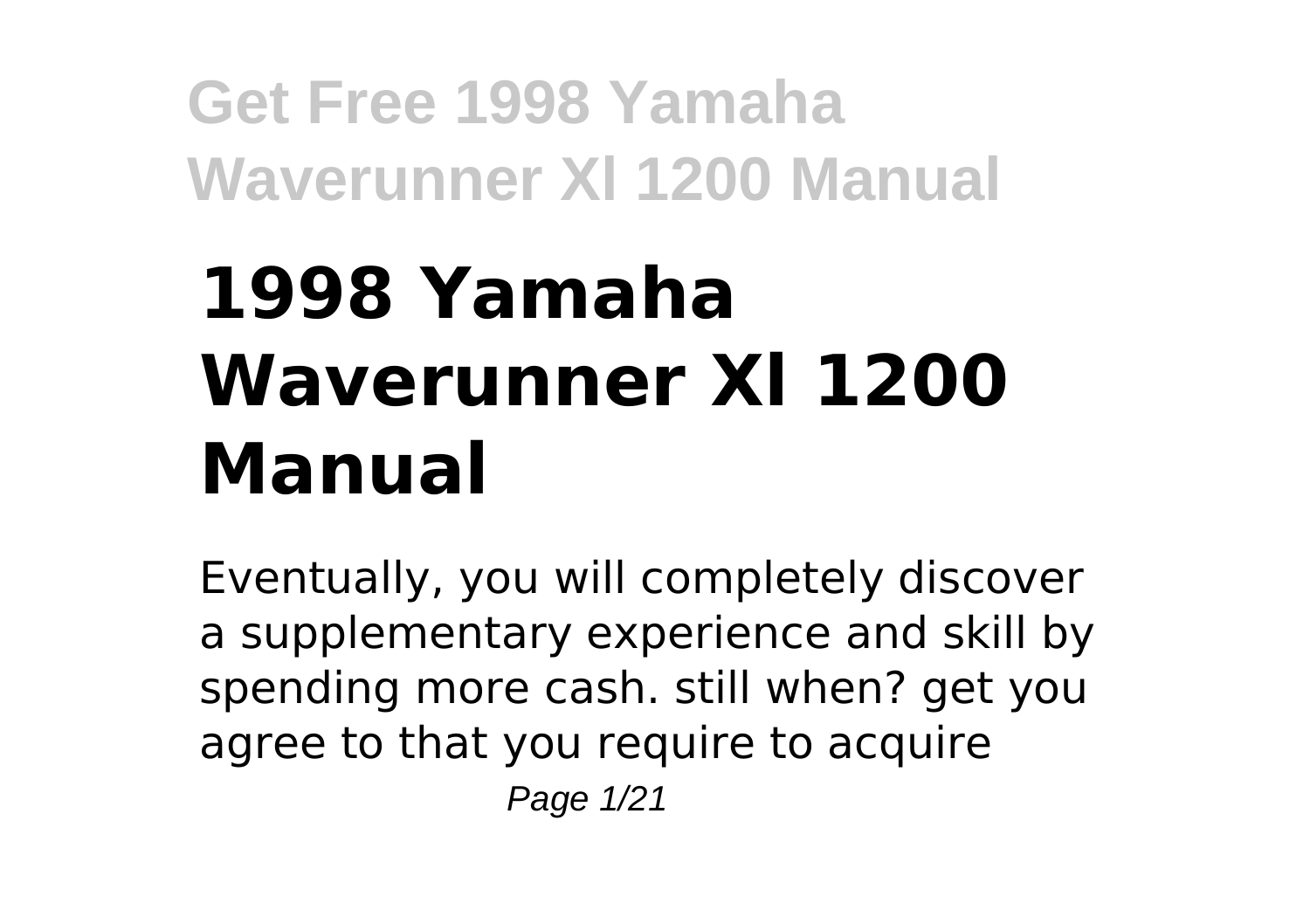those all needs with having significantly cash? Why don't you attempt to acquire something basic in the beginning? That's something that will lead you to comprehend even more almost the globe, experience, some places, taking into account history, amusement, and a lot more?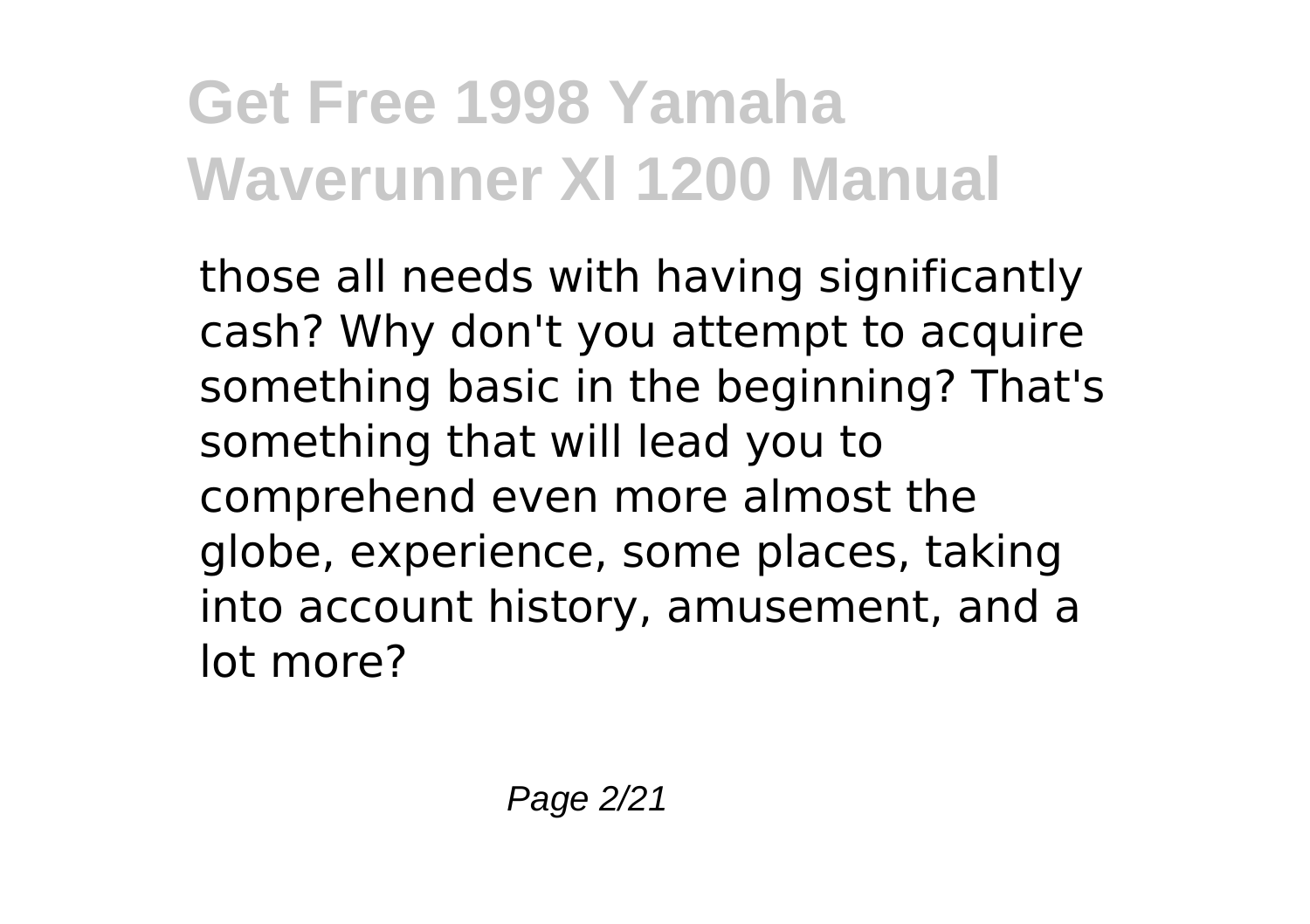It is your completely own era to sham reviewing habit. in the middle of guides you could enjoy now is **1998 yamaha waverunner xl 1200 manual** below.

Users can easily upload custom books and complete e-book production online through automatically generating APK eBooks. Rich the e-books service of

Page 3/21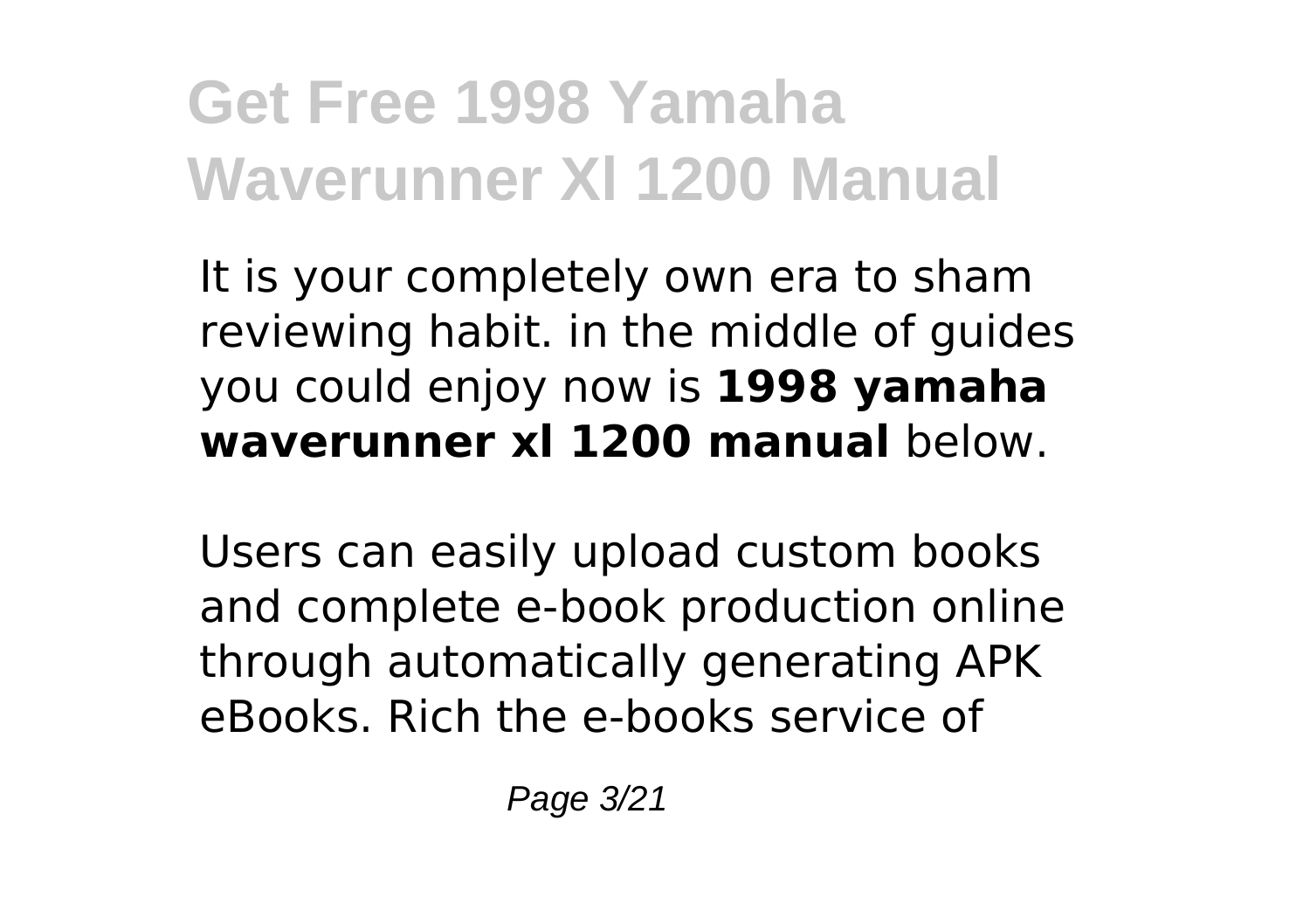library can be easy access online with one touch.

### **1998 Yamaha Waverunner Xl 1200** 1998 WaveRunner XL 1200; 1999 WaveRunner SUV 1200; 1999 WaveRunner XL 1200 Ltd. 2000 WaveRunner GP 1200R; 2001 WaveRunner XLT 1200; 2002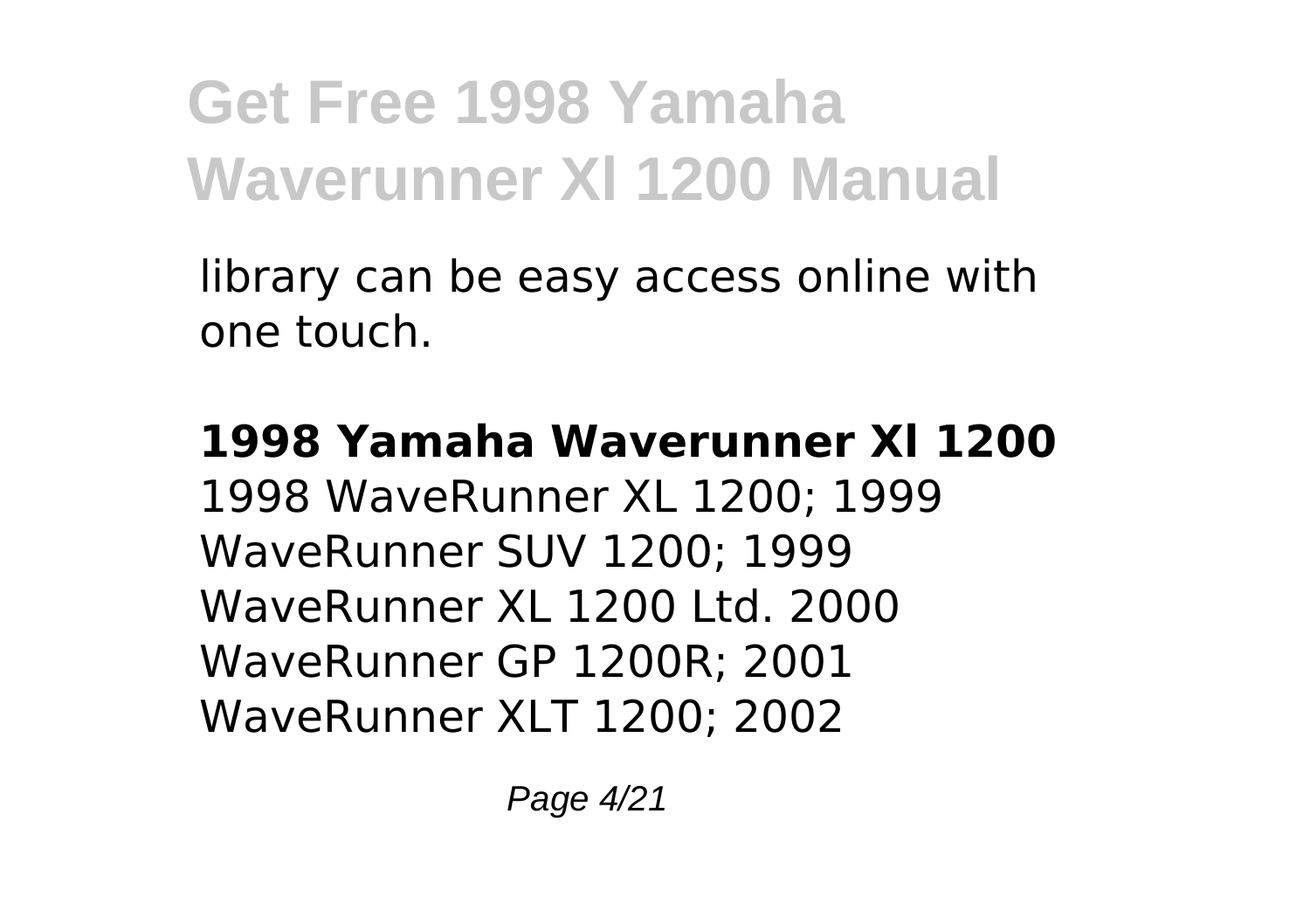WaveRunner FX140; ... Products in the WaveRunner line include the Yamaha WaveBlaster and Yamaha SuperJet. The Yamaha Motor Company currently produces five different series of WaveRunners. They are: EX Series;

### **WaveRunner - Wikipedia** 1998. WaveRunner XL 1200. The XL1200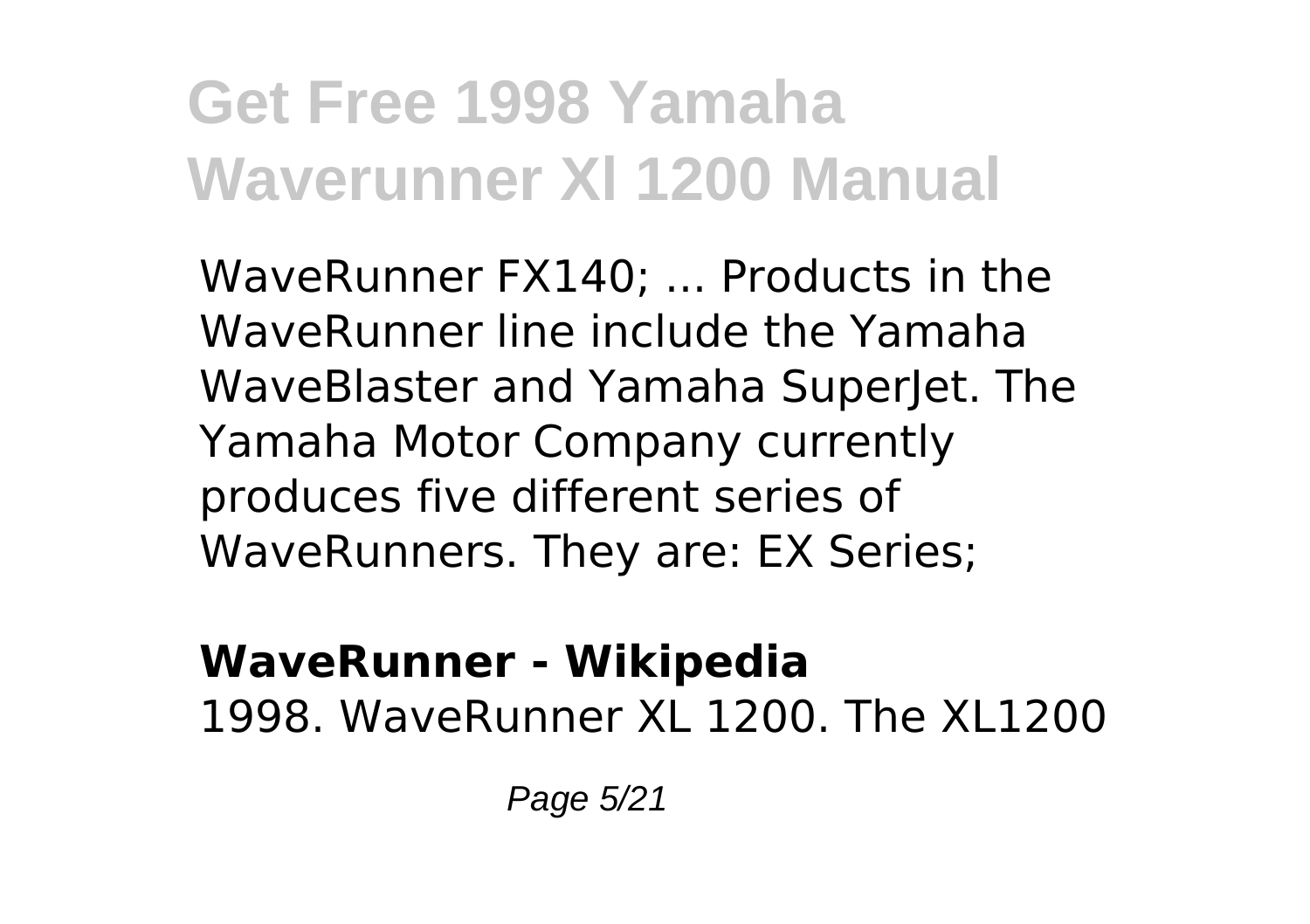debuted as Yamaha's top model in the full-sized 3-seater category. It won popularity for its unbeatable combination of a powerful engine, a hull that delivered both great running performance and stability and contemporary styling. ... New to the Yamaha WaveRunner line in 2022 is the fun and exciting ...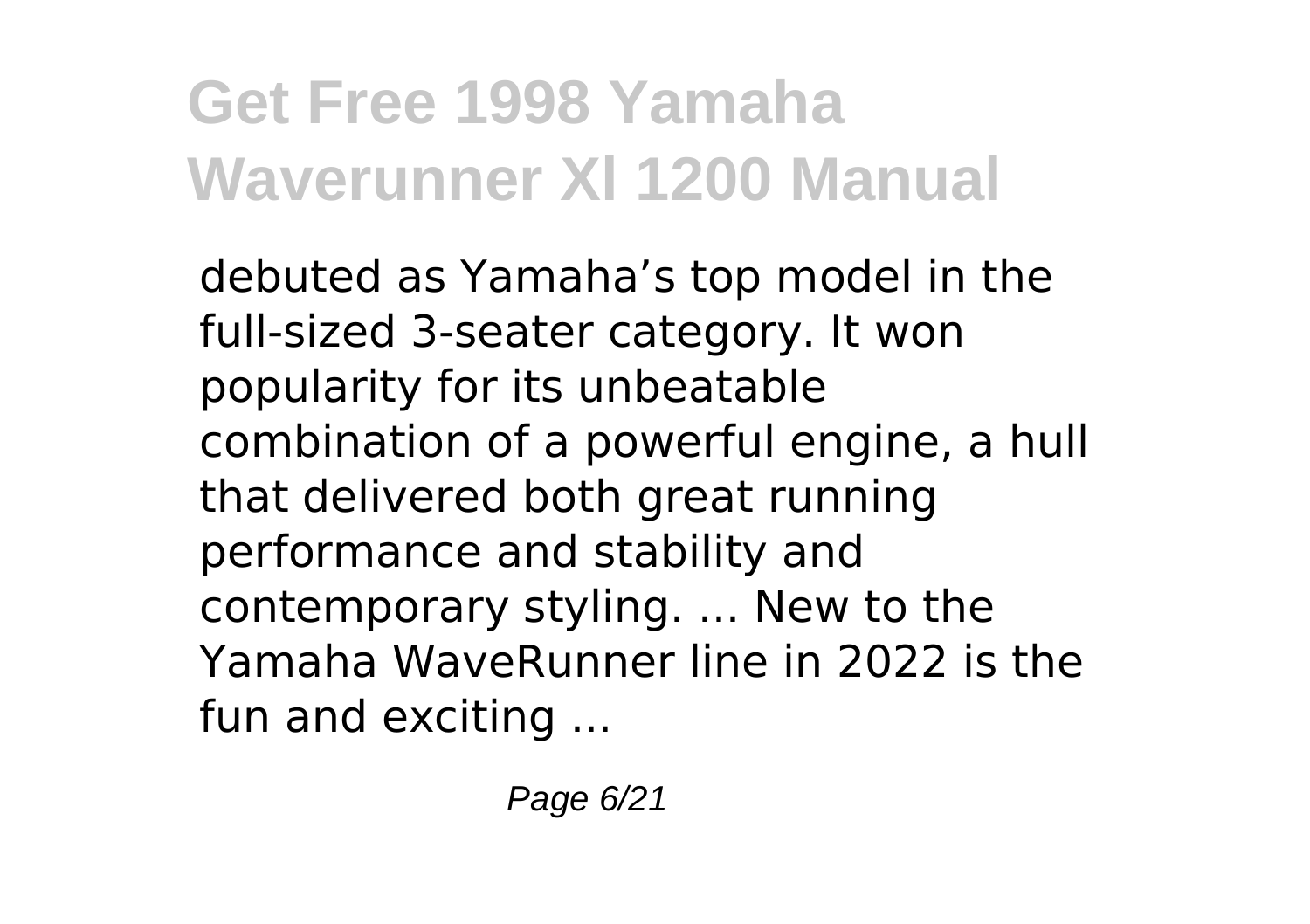### **History of WaveRunners (PWC) - WaveRunner(PWC) | Yamaha Motor Co., Ltd.**

1998 champion 181 fish/ski 150hp Yamaha ! \$10,500 ... Low \$!!~Two 2001 Yamaha WaveRunners XLT 1200 & XL 800 w/Double Trailer \$5,500 (Dallas/Richland Chambers) ... Yamaha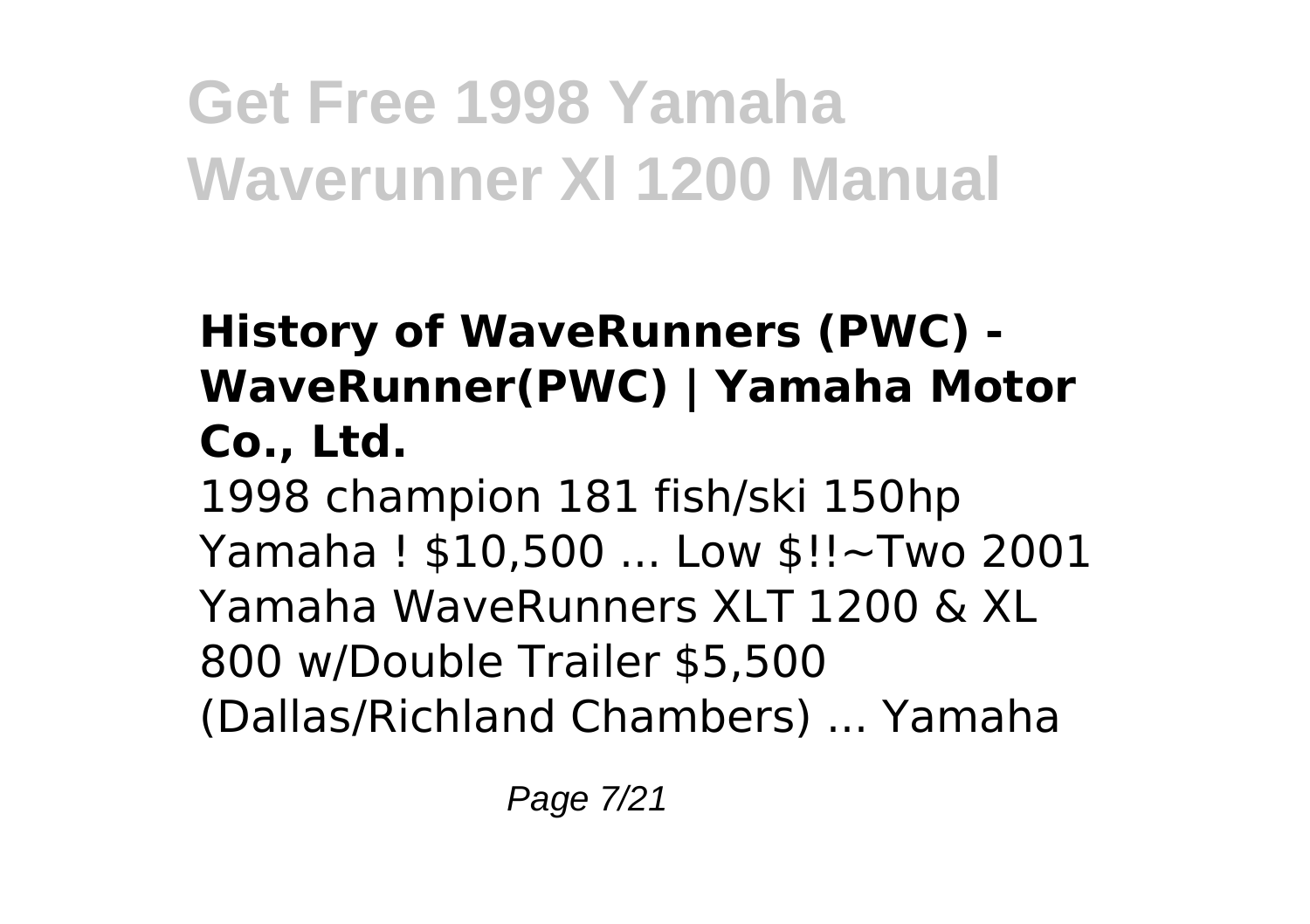WaveRunner Jet Ski 2019 - \$8350 \$8,350 (txm > Lake Texoma Texas) pic hide this posting restore restore this posting.

### **dallas boats "yamaha" - craigslist**

1995 Yamaha 3 person waverunner jetski 750cc with trailer. \$850 (Mukwonago) pic hide this posting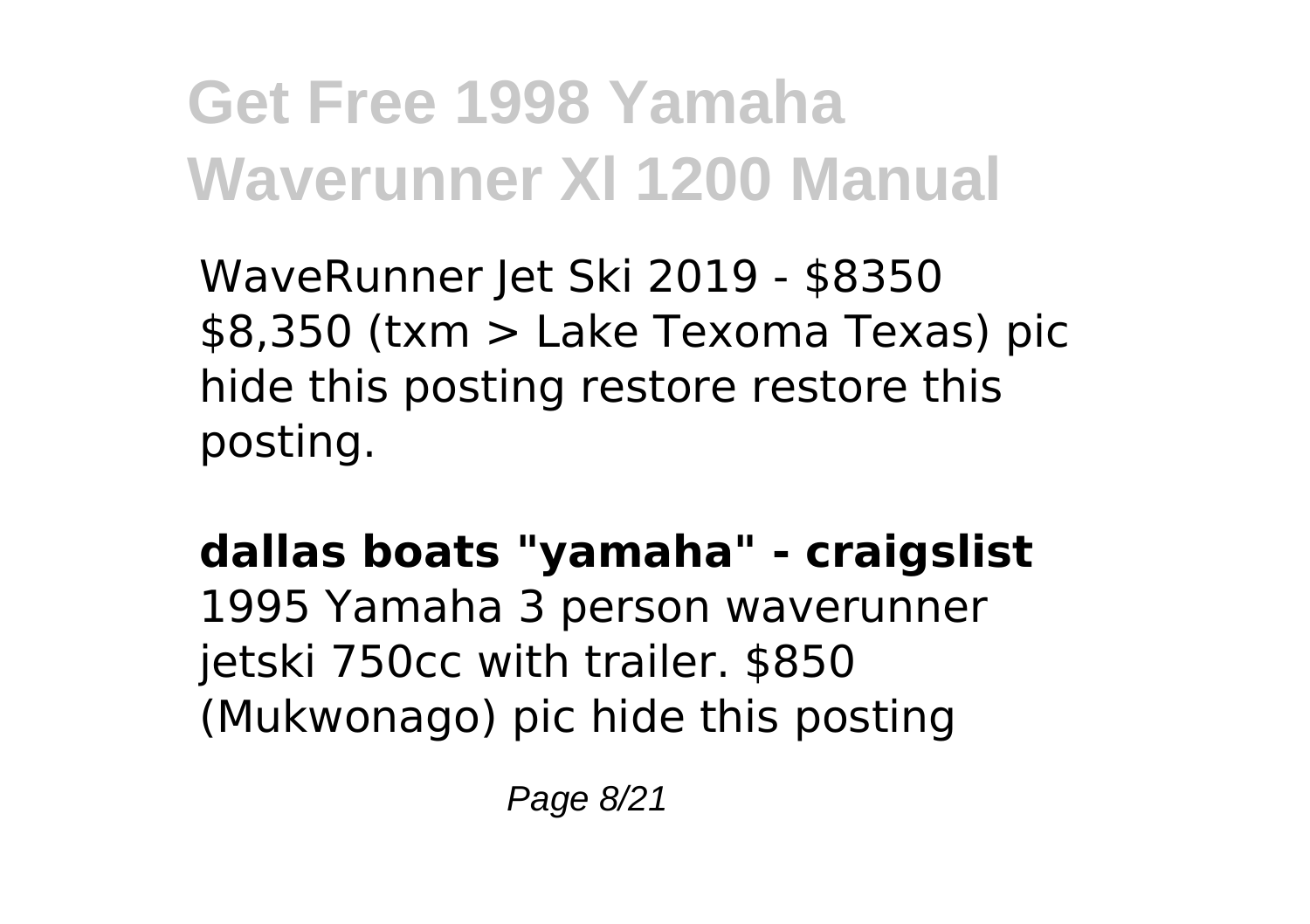restore restore this posting. ... \$1,200 pic hide this posting restore restore this posting. \$8,900. favorite this post Jul 1 1996 Alumacraft ... 1998 Lund Angler SS 16.5 ft \$12,500 (Merrimac) hide this posting restore restore this posting.

### **madison boats - craigslist** \$1,200 (Sand Lake) pic hide this posting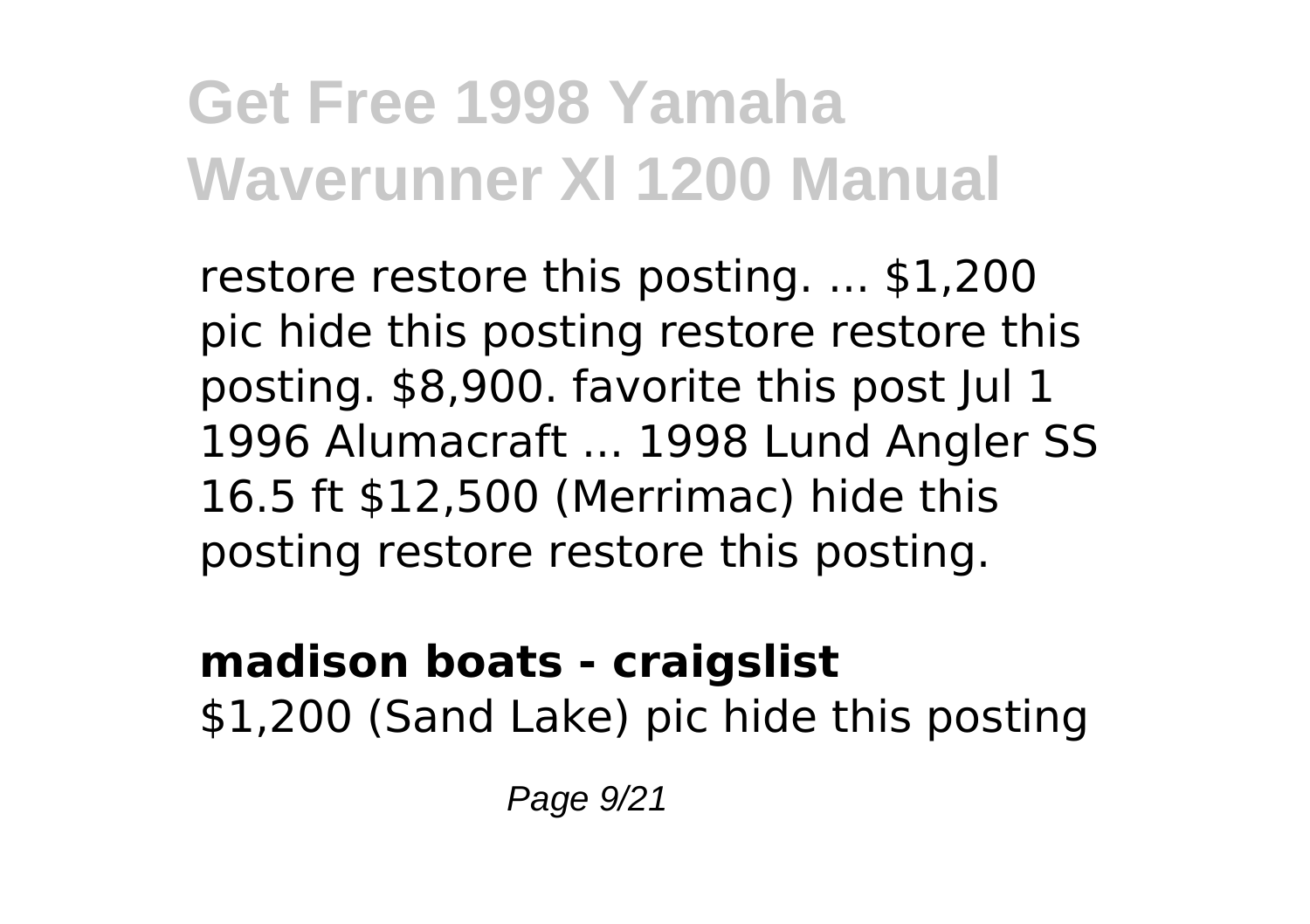restore restore this posting. \$18,000. ... 1998 Bayliner Capri Cuddy \$10,000 (Sault Ste. Marie) pic hide this posting restore restore this posting. ... 1997 Yamaha GP760 jet skis \$5,500 pic hide this posting restore restore this posting. favorite this post Jun 11

### **central MI boats - craigslist**

Page 10/21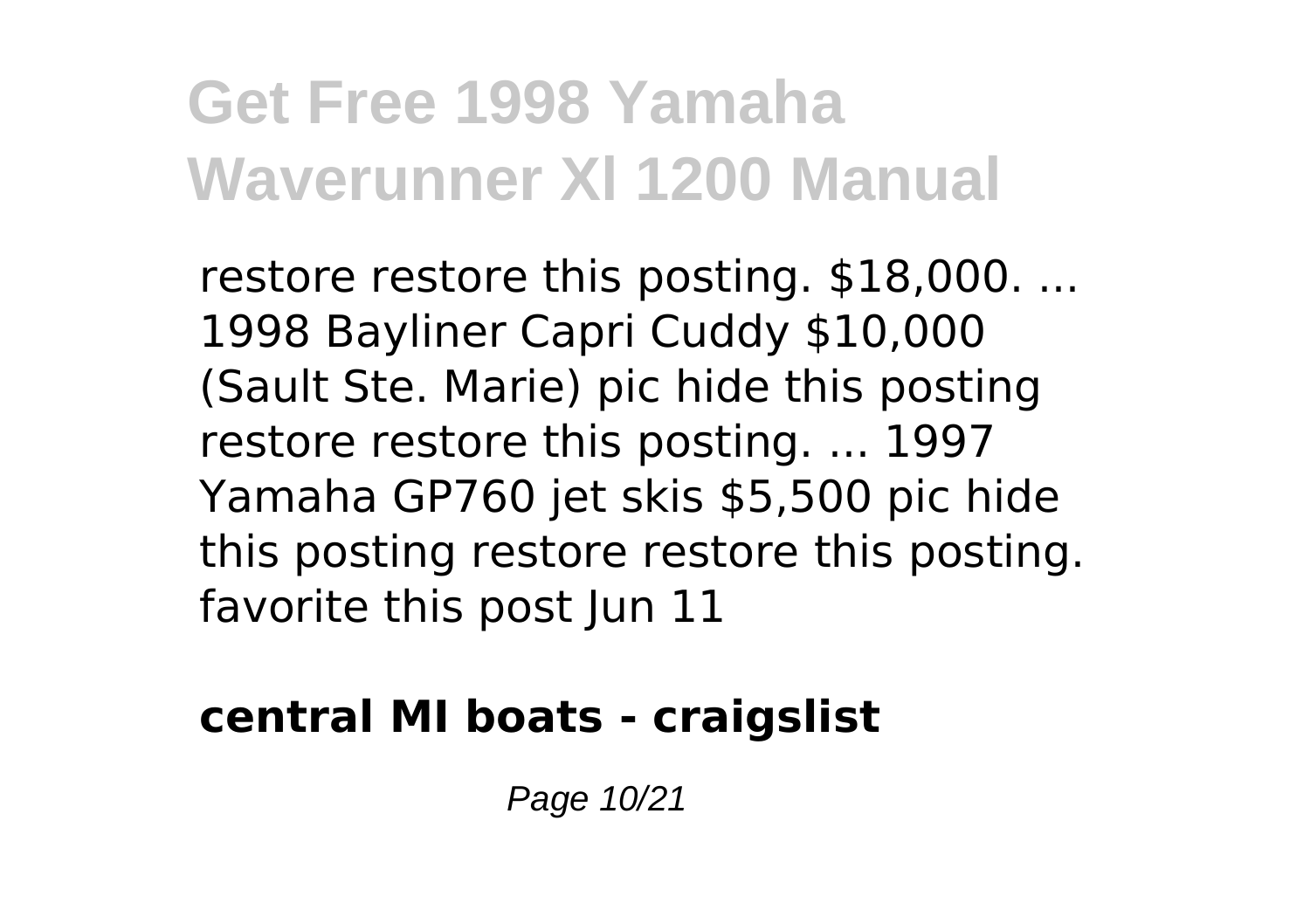2022 LUND 1650 REBEL XL SPORT W 90 \$29,995 (sek > TULSA BOAT SALES) pic hide this posting restore restore this posting. ... 2008 Yamaha WaveRunner FX SHO  $$8,899$  (ksc  $>$  Kansas City) pic hide this posting restore restore this posting. ... 2003 Yamaha SUV 1200 \$6,999 (ksc > HUGE SAVINGS) pic hide this posting restore restore this posting.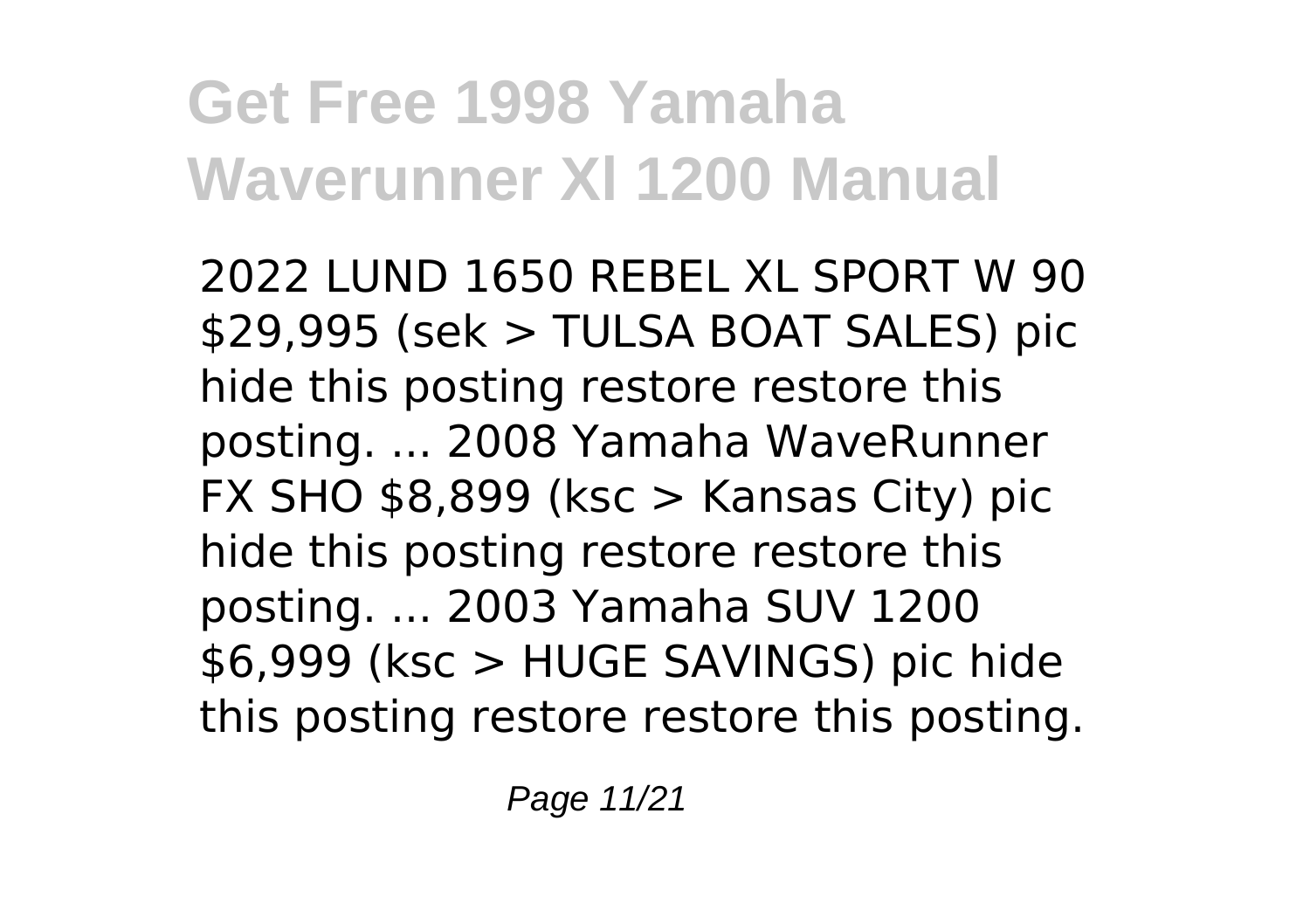\$22,000.

### **lawrence boats - craigslist**

1995 Yamaha 3 person waverunner jetski 750cc with trailer. \$850 (Mukwonago) pic hide this posting restore restore this posting. ... \$1,200 pic hide this posting restore restore this posting. \$9,800. favorite this post Jul 1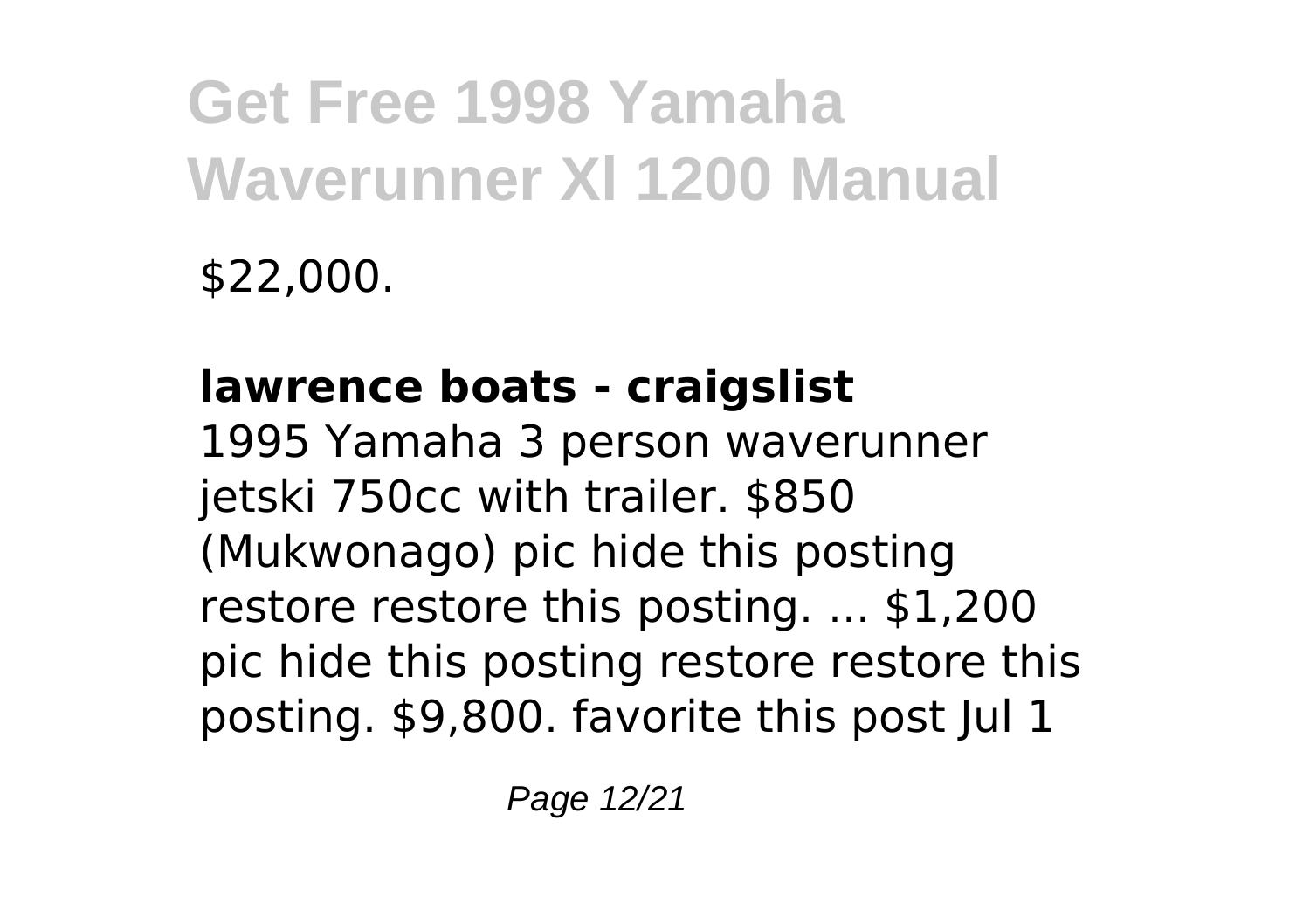1996 Alumacraft ... 1998 Lund Angler SS 16.5 ft \$12,500 (Merrimac) hide this posting restore restore this posting.

### **madison boats - by owner craigslist**

1998 Yamaha 25hp \$1,500 pic hide this posting restore restore this posting. \$60. ... \$1,200 (Sand Lake) pic hide this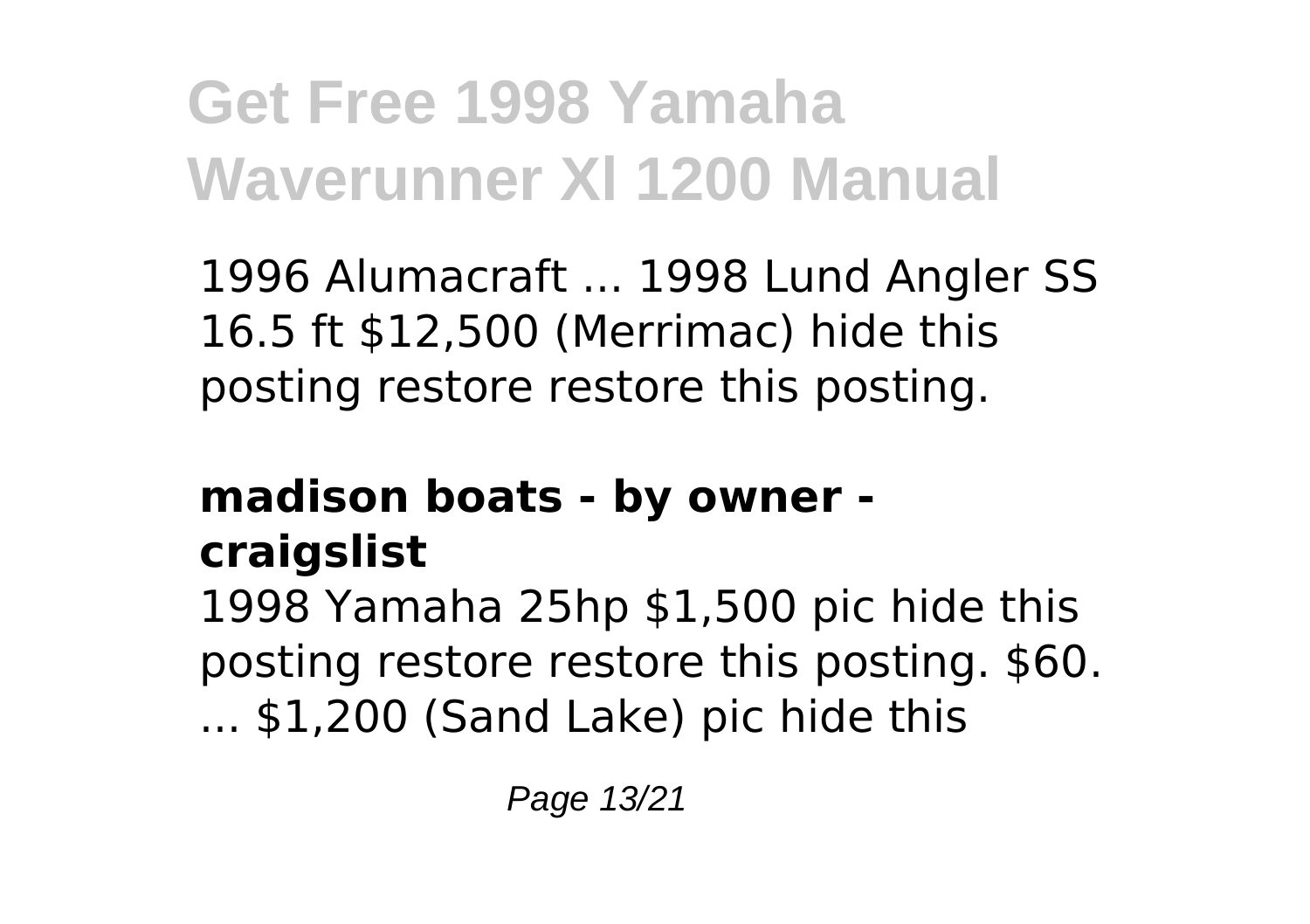posting restore restore this posting. \$17,000. favorite this post Jun 28 ... 1998 Bayliner Capri Cuddy \$10,000 (Sault Ste. Marie) pic hide this posting restore restore this posting.

#### **central MI boats - by owner craigslist** 1998 Yamaha XL 760 \$4,970 (Panama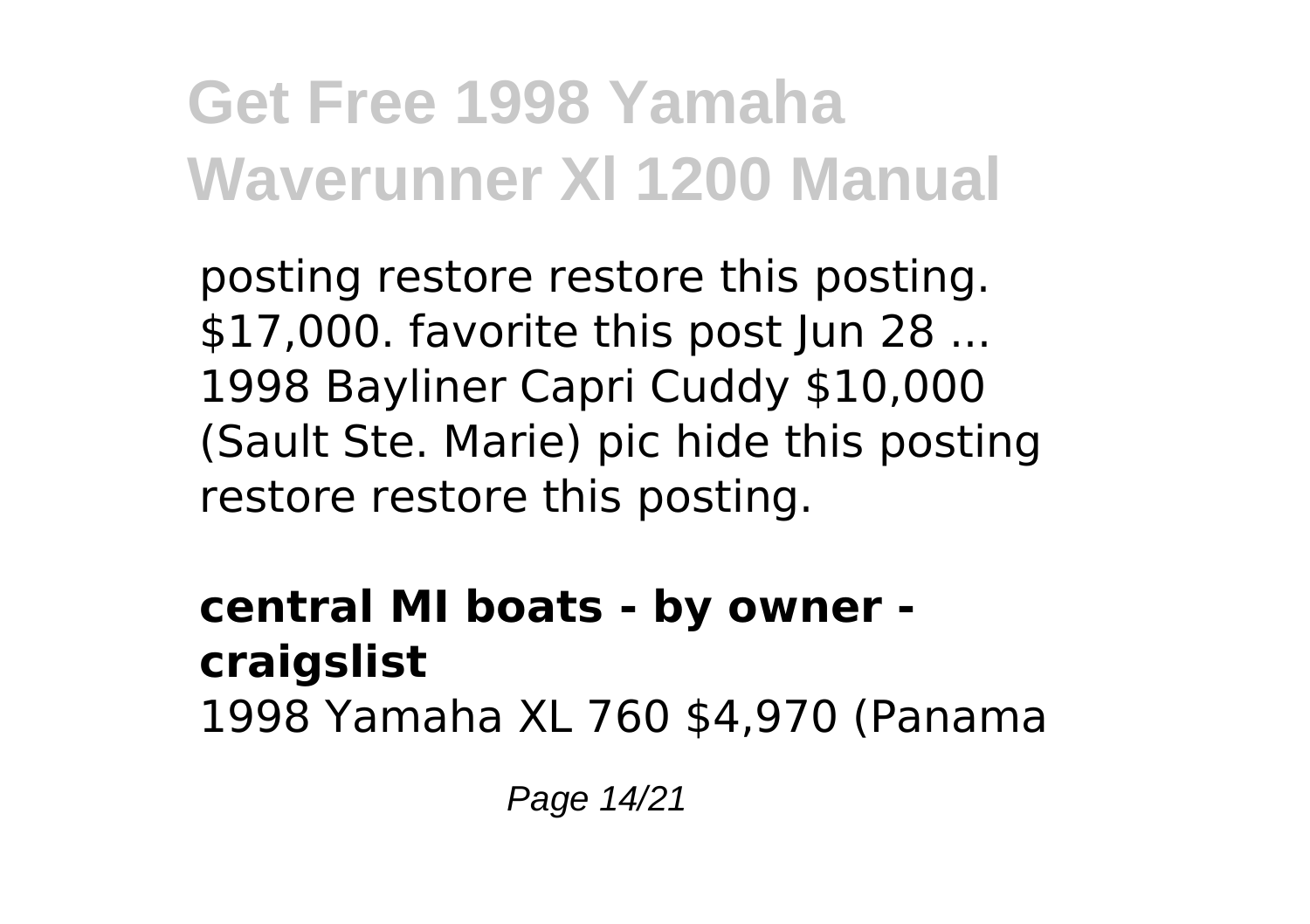City Beach) pic hide this posting restore restore this posting. ... 2015 Yamaha Waverunner less than 32 hours! \$9,900 (Panama City Beach) pic hide this posting restore restore this posting. ... \$1,200. favorite this post May 26 Looking to trade or sell wheels 24" Giovanni \$1,200 ...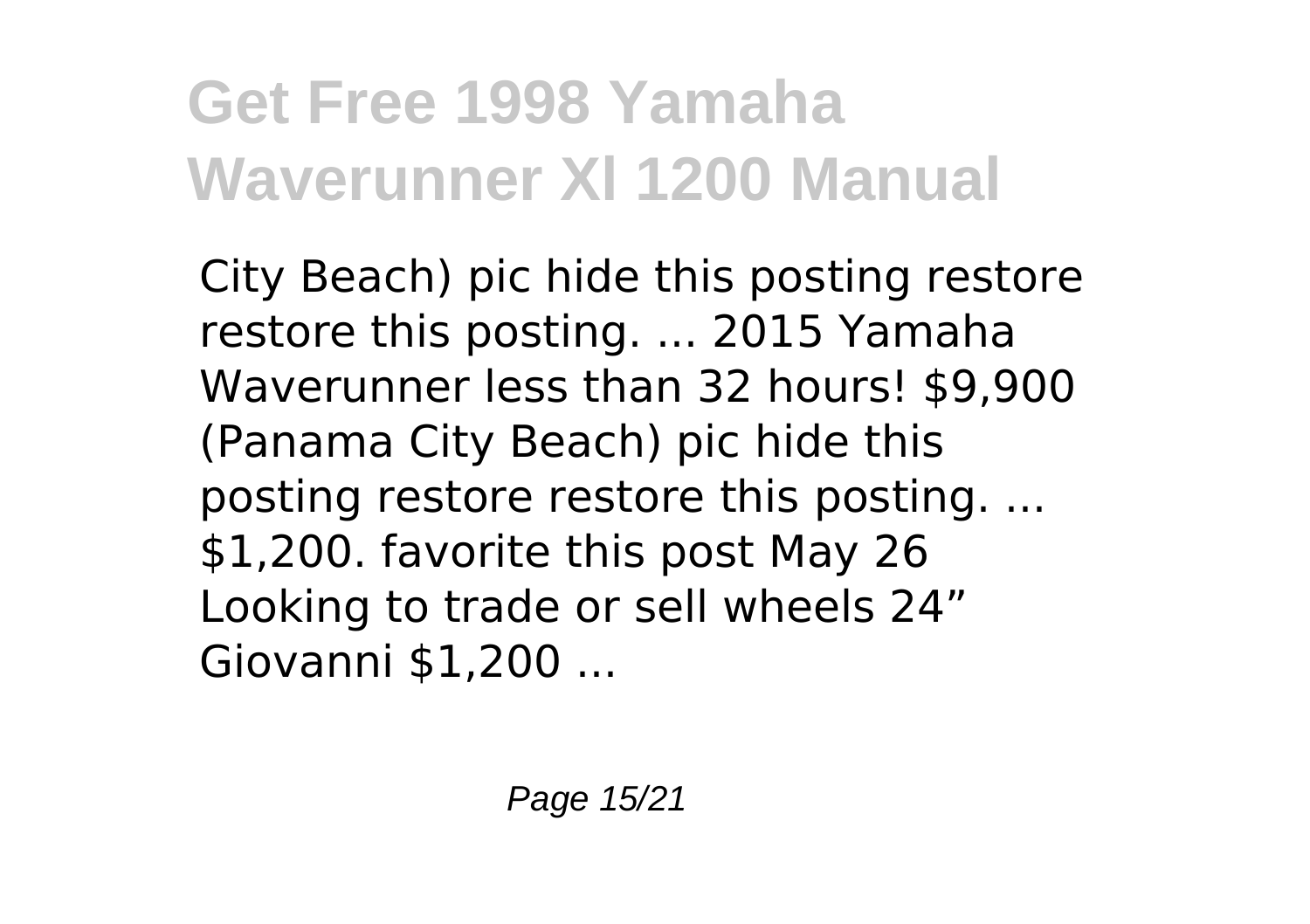### **panama city, FL boats - by owner craigslist**

\$1,200 (lake placid) pic hide this posting restore restore this posting. \$22,000. favorite this post Jun 25 2006 Stratos 294 Pro XL 19'6" Bass Boat \$22,000 (Highlands County) pic hide this posting restore restore this posting. \$30,900. ... Center console 2150 pursuit with 200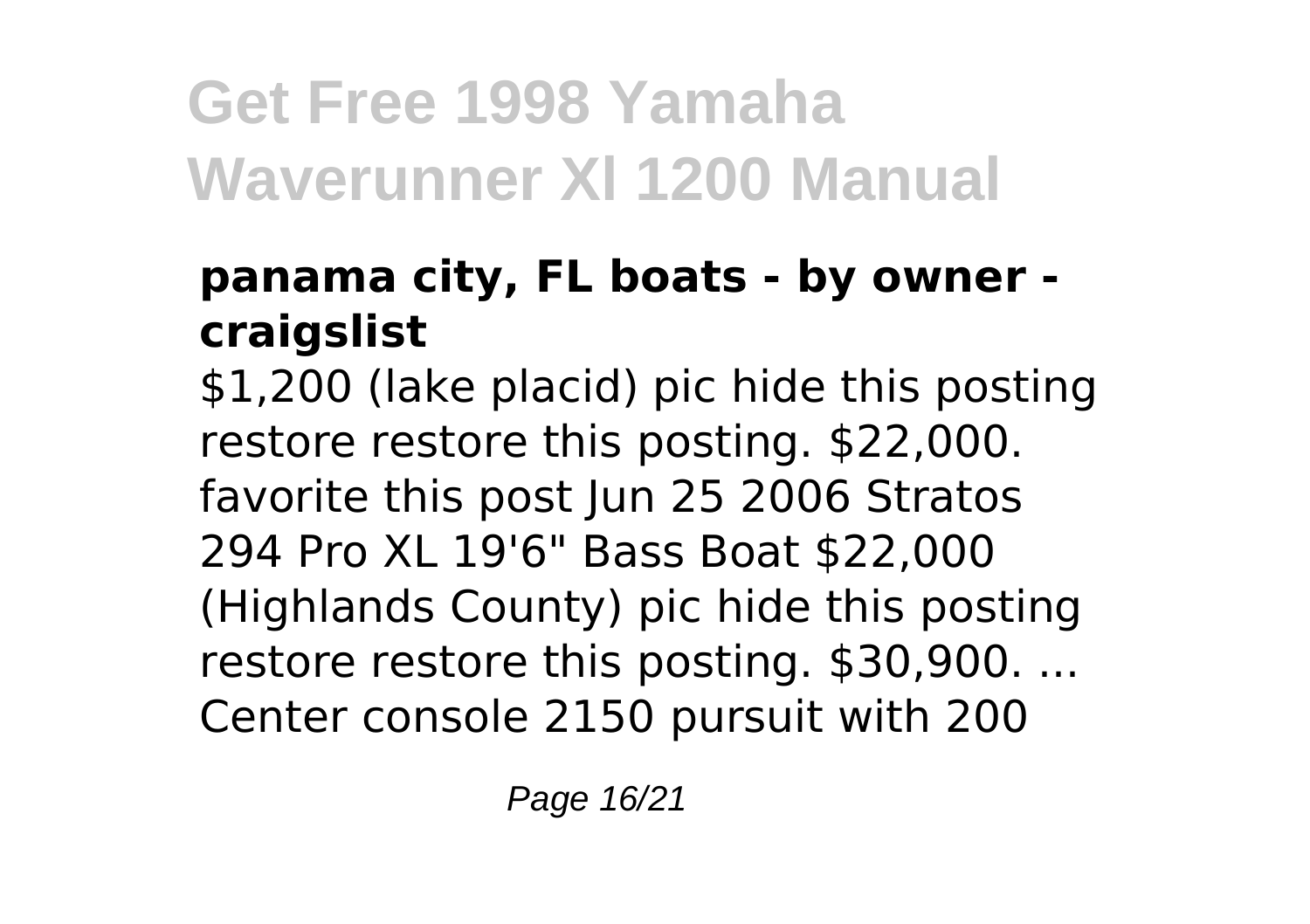Yamaha 2 stroke very clean \$12,700 (fmy > Fort Myers) pic hide this ...

### **heartland FL boats - by owner craigslist**

2021 Tracker Classic XL \$15,000 (cbd > Marion) pic hide this posting restore restore this posting. \$2,200. ... 2016 Yamaha WaveRunner FX Cruiser SHO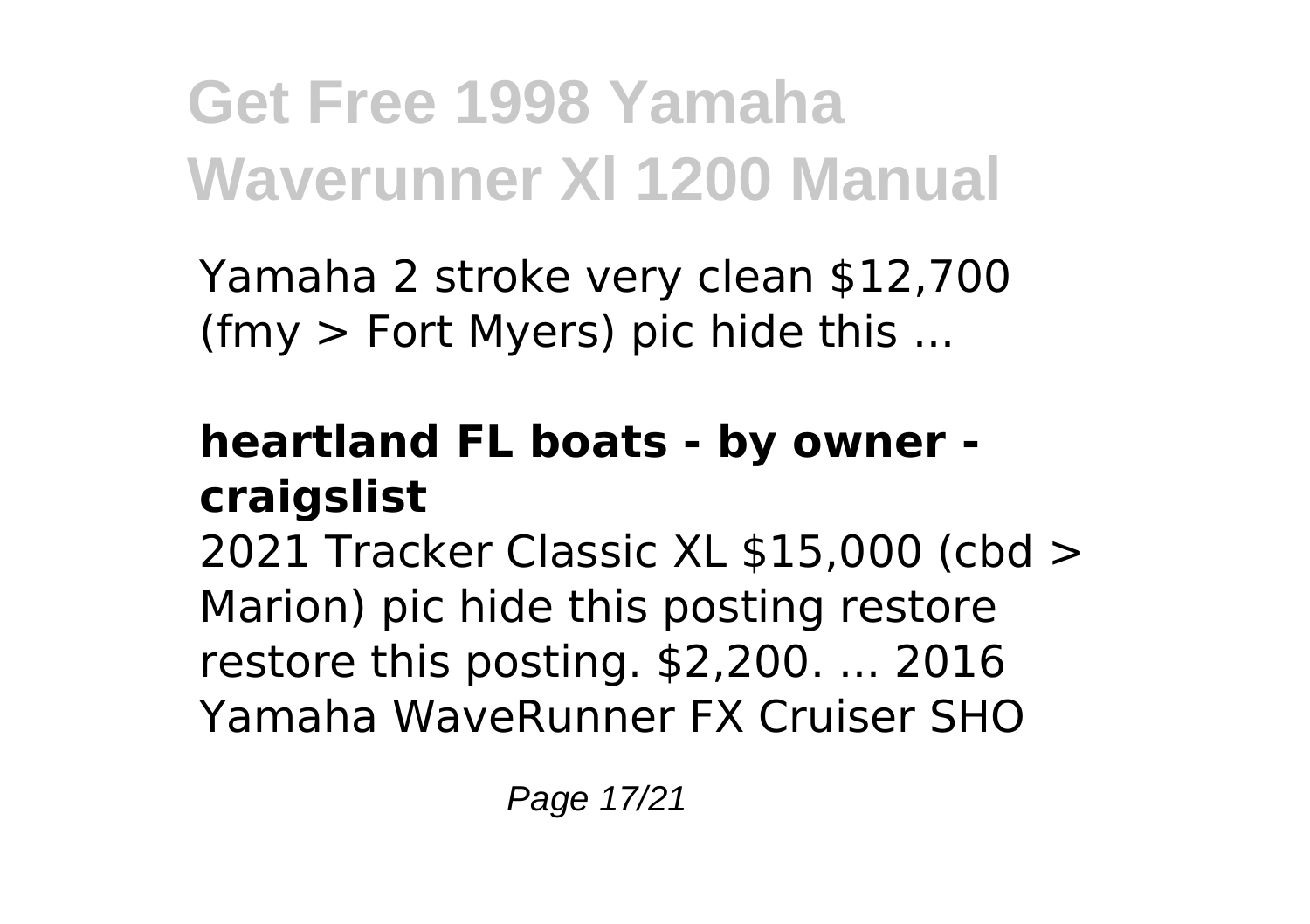\$15,500 (ckv > Clarksville) pic hide this posting restore restore this posting. ... \$1,200 (evv > Princeton indiana) hide this posting restore restore this posting. \$15.

### **western KY boats - by owner craigslist** 2006 Yamaha FX Cruiser Waverunner

Page 18/21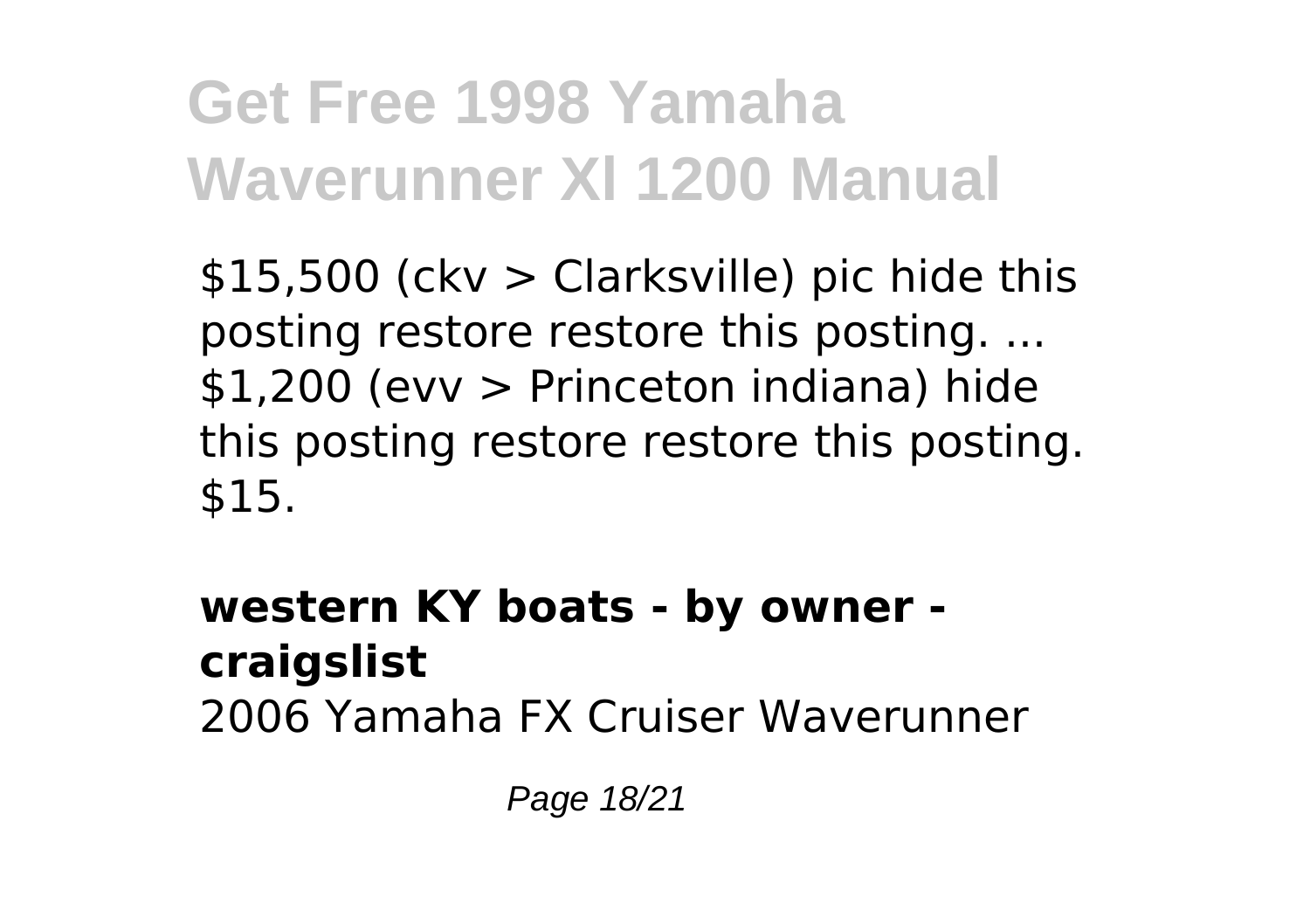sea-doo seadoo sea doo jet ski \$6,500 ...  $$1,200$  (dal  $>$  fort worth) pic hide this posting restore restore this posting. \$3,500. ... 1998 champion 181 fish/ski 150hp Yamaha ! \$10,500 (dal > Sachse) pic hide this posting restore restore this posting.

### **texoma boats - by owner - craigslist**

Page 19/21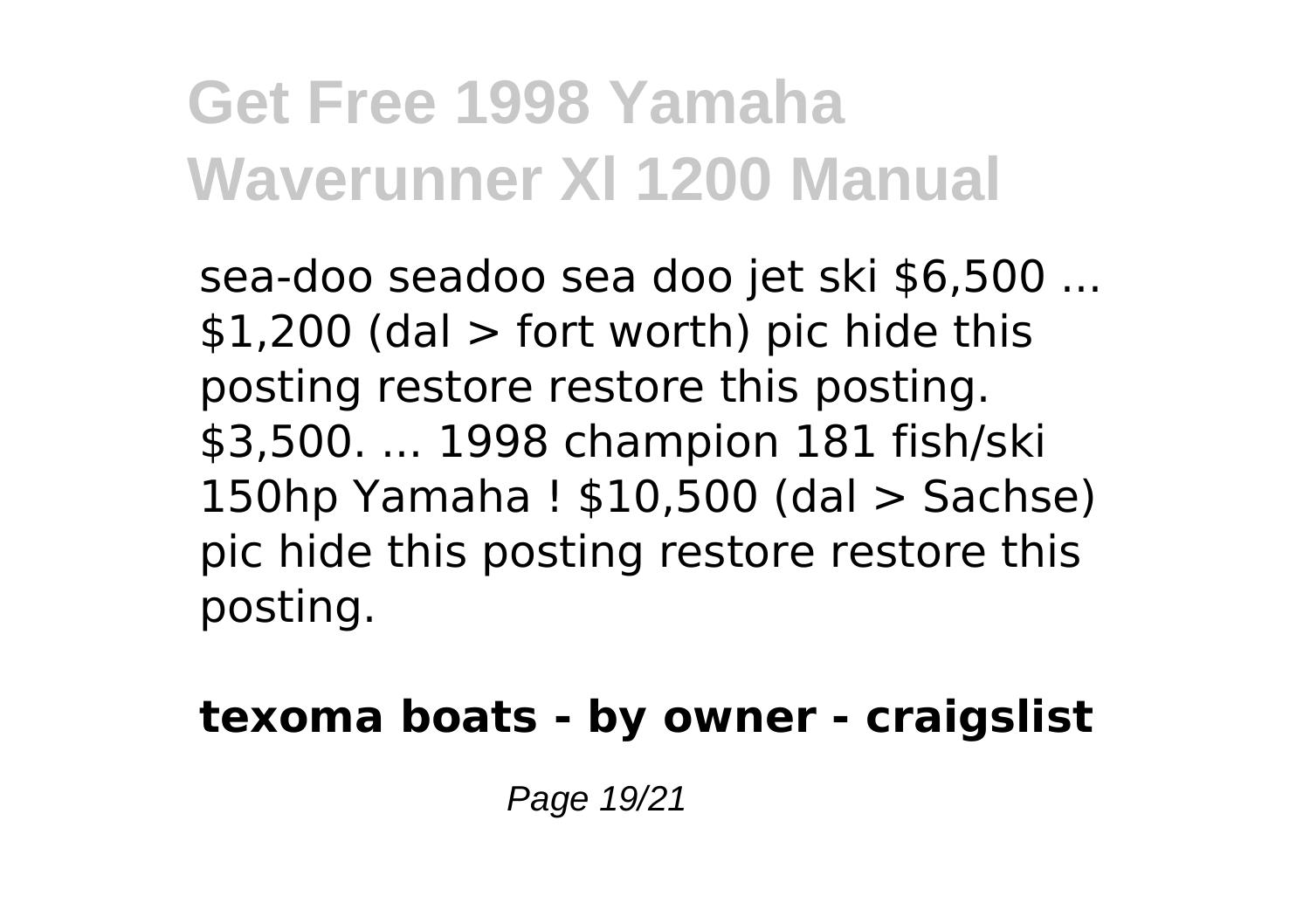\$1,200. favorite this post Jul 1 Boats Sea Ray Pachanga 1986 ... 2000 Yamaha waverunner XL 800 \$4,800 (Uxbridge) pic hide this posting restore restore this posting. \$8,000. favorite this post Jul 1 ... 1998 sunbird spirit 170 \$5,800 (Ashburnham) pic hide this posting restore restore this posting.